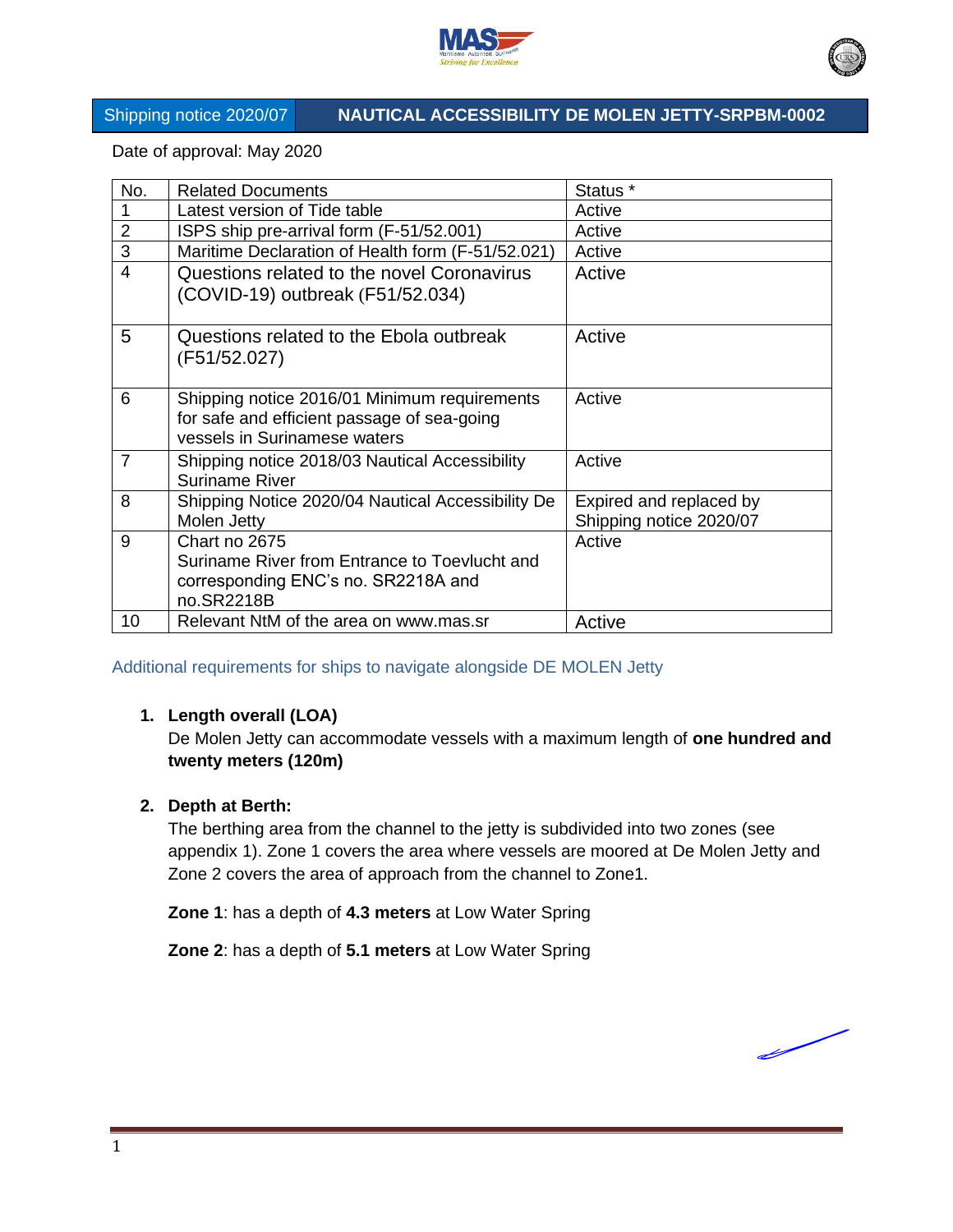

# Shipping notice 2020/07 **NAUTICAL ACCESSIBILITY DE MOLEN JETTY-SRPBM-0002**

The calculated vessel draft in **Zone 1**:

- Vessels mooring and departing at starboard side is; 4.3m- 0.20m (keel clearance) = 4.1m + tidal rise calculated at time of mooring.
- Vessels mooring and departing at portside is;  $4.3m 0.20m$  (keel clearance) =  $4.1 m +$ tidal rise calculated at time of mooring.

### **Bathymetric survey for monitoring the depth at De Molen Jetty**

Due to the rapid sedimentation rate periodic maintenance is required. The Maritime Authority Suriname will issue the depth at De Molen Jetty on yearly basis after each bathymetric survey. The latest depth survey De Molen Jetty dated May 2020 (depths are referred to LWS).

### **Note:**

- **In special or exceptional cases, the MAS is fully authorized to request tugboat assistance for partial or the entire distance, to navigate within the channel.**
- **Vessels with bow thrusters which are not in good working condition are regarded as vessels without bow thrusters.**
- **A mooring boat must be on standby to assist with the mooring lines.**
- **For tugboat assistance tugboat operators/companies should possess a valid license for tugboat operations issued by the Maritime Authority Suriname.**

**Approved by the Maritime Authority Suriname,**

**Mr. M. Amafo LL.M Director**